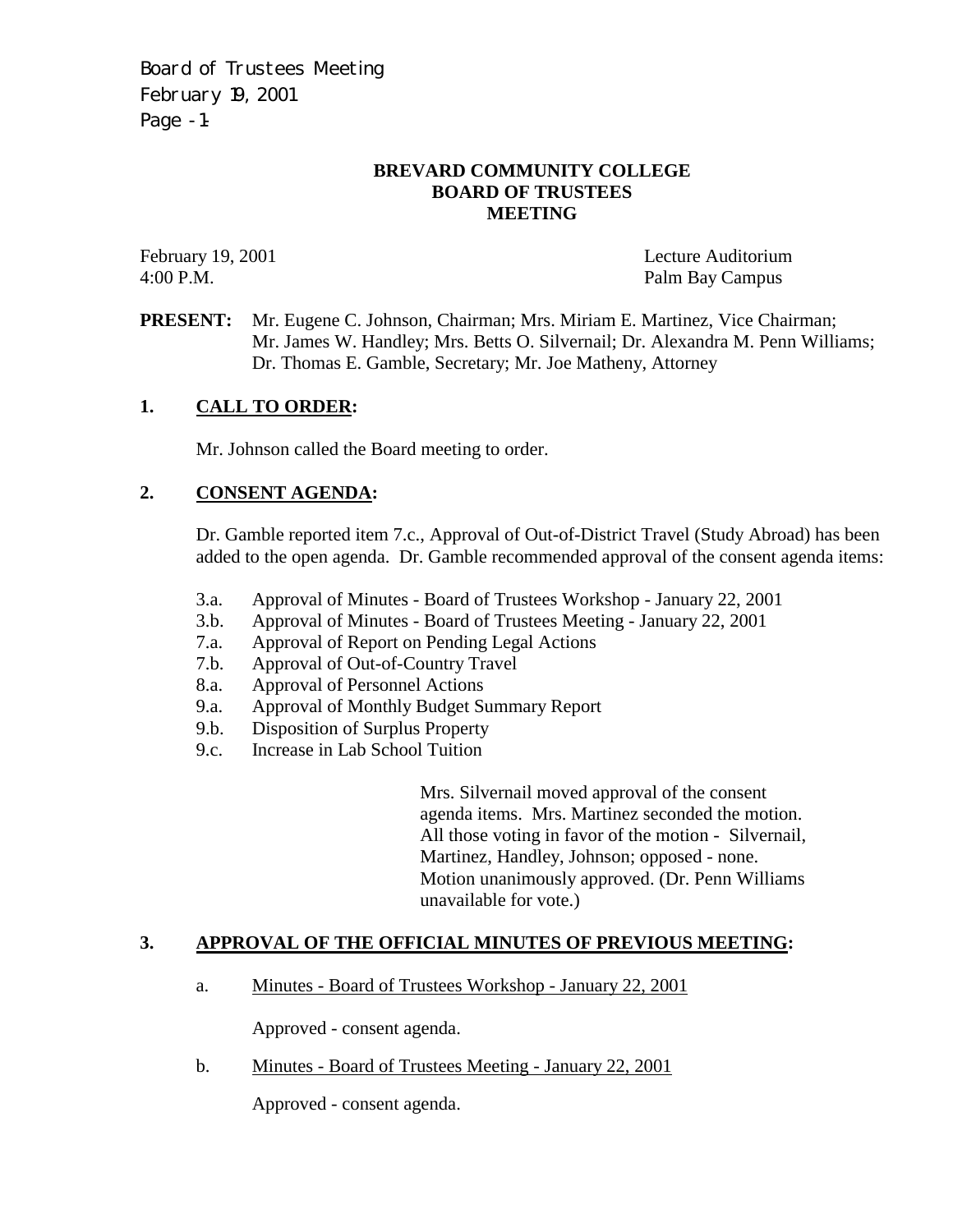Board of Trustees Meeting February 19, 2001 Page -2-

#### **4. COMMUNICATIONS:**

a. Demonstration - Multimedia Room/Wireless Mobile Computer Lab (Room 99) - Dr. Purga/Ms. Salvo/Ms. Anderson (Addendum)

Dr. Bert Purga, Palm Bay Campus President, introduced Ms. Deborah F. Anderson, Librarian, and Ms. Jayne L. Salvo, Instructional Technologist, Palm Bay Campus. Ms. Salvo reported on the BCC Palm Bay Campus technology initiatives which are comprised of multimedia rooms, campus wireless plan, laptops in the library and mobile computer lab. She discussed the philosophy of technology capable students and explained the set-up of the multimedia rooms. A demonstration was provided for the Board. She reported on teacher training for the use of the multimedia room.

Ms. Anderson reported on the laptop pilot program in the library. This program started out with modest advertising to see how the program was accepted by students. They were very enthusiastic regarding utilizing the wireless system. As more lap tops were introduced, it opened up access to faculty and staff. Ms. Anderson reported the program data collected from January 2000 through January 2001 shows 31 students, 10 full and part-time faculty members and 16 full and part-time staff members used the laptop computers. It is hoped that this program will be expanded collegewide.

Plans for the future include adding a third access point in Building I, going completely wireless and adding five new laptops in the library of Building II and having wireless coverage campus wide through a lap top cart and projector. The cart holds 16-36 lap tops and includes recharging battery packs and a wireless node. The total cost of this set-up is approximately \$50,000. It would allow any classroom to become a computer lab.

Dr. Gamble commended Ms. Salvo and her group for the assistance provided in setting up the college's multimedia rooms.

#### b. Update - Digital television Station - Mr. Williams (Addendum)

Mr. Joe Williams, WBCC-TV Station Manager, reported on the television station's digital transition and operational plan. The FCC has mandated all televison stations must broadcast a digital signal and the phased-in transition schedule ends with all public television stations beginning digital transmission no later than May 1, 2003. Existing analog transmission must end by December 2006, when all television stations will surrender their analog channels to the government.

Mr. Williams reported WBCC-TV currently operates at a profit and brings funding into the college from various clients. The television station is required to assist with the distance learning program in providing video streaming and instructional programs. Mr. Williams discussed the use of the television station to video employee interviews, promotions for events at the college and in the community, programming to support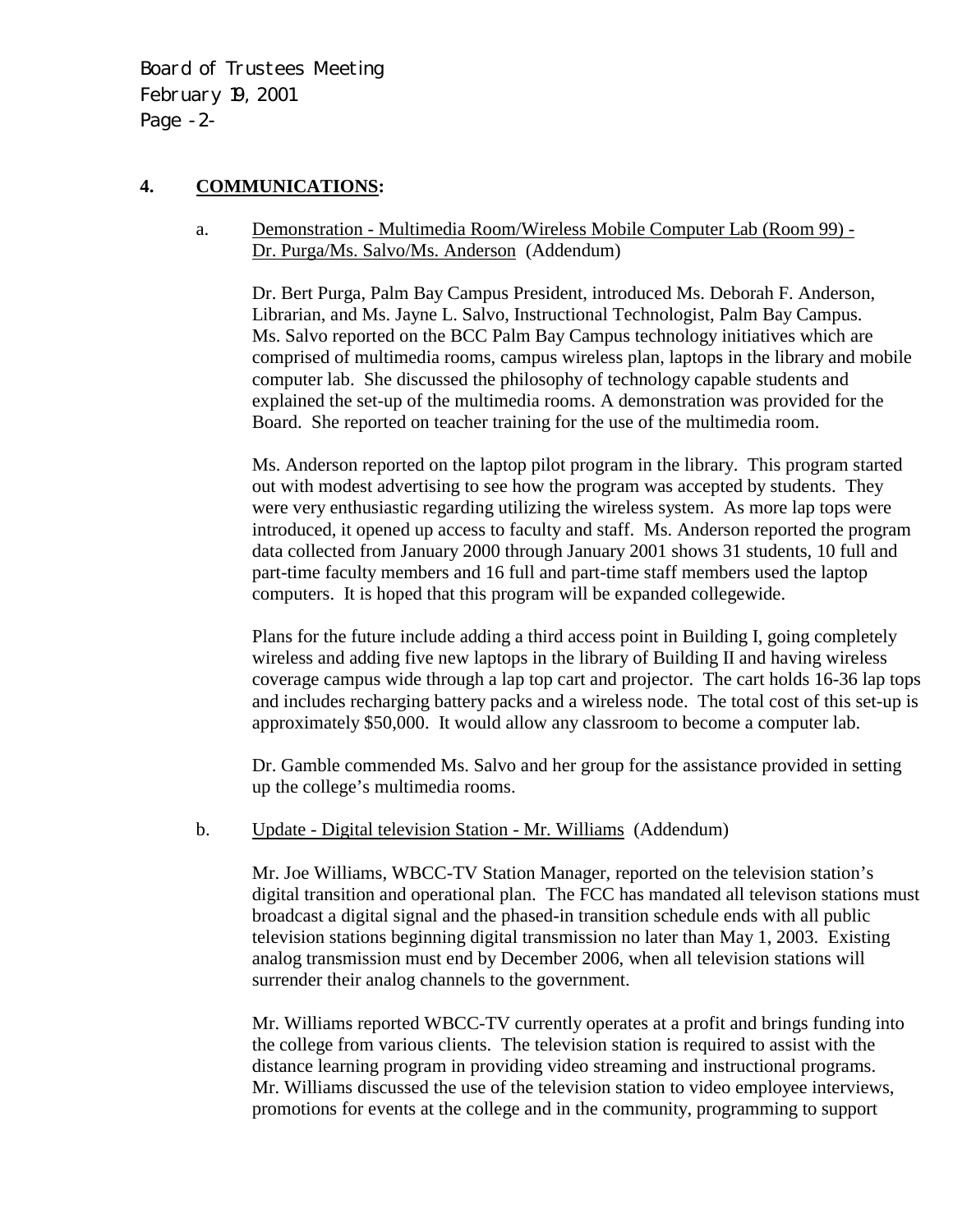Board of Trustees Meeting February 19, 2001 Page -3-

> grades K-12, and airing public meetings. He reported approximately 12% of the college's students are enrolled in distance learning courses.

Mr. Williams reviewed the annual financial summary for the television station and reported the college's total annual revenue anticipated this year is \$1,536,000 and the total expenses are anticipated to be \$1,333,000. Mr. Williams discussed the WBCC-TV business plan, which will be prepared.

Dr. Gamble reported the college is working actively with the FCC, with the assistance of Mr. Williams and Mr. Eddy Pauley, to ensure the college is in the right place at the right time in terms of the analog channel situation. This is an international issue. He asked that the Board members contact Mr. Williams if they have any questions regarding the digital transition and operational plan.

## **5. CITIZEN'S PRESENTATION:**

None

## **6. CONSTRUCTION AND DEVELOPMENT:**

a. Update - College Construction - Mr. Little

Mr. Al Little, Vice President for Administrative and Financial Services, provided a powerpoint presentation on the progress of the college's welcome centers at the Cocoa and Melbourne campuses. He reported the Melbourne Campus welcome center should be finished in April with moving scheduled in May with the facility to be operational the first of June. The Cocoa Campus welcome center should be completed in June with moving scheduled in July and the facility ready for fall registration in August. Mr. Little answered questions presented by the Board.

# **7. OLD BUSINESS:**

a. Report on Pending Legal Actions (Addendum)

Approved - consent agenda.

b. Approval of Out-of-Country Travel - Mr. Little (Addendum)

Approved - consent agenda.

c. Approval of Out-of-District Travel (Study Abroad) - Dr. Fettrow (Addendum)

Dr. Gamble briefly described the out-of-district travel request, which is for the renewal of the Adventures in Costa Rica program. Since this was a new course approved by the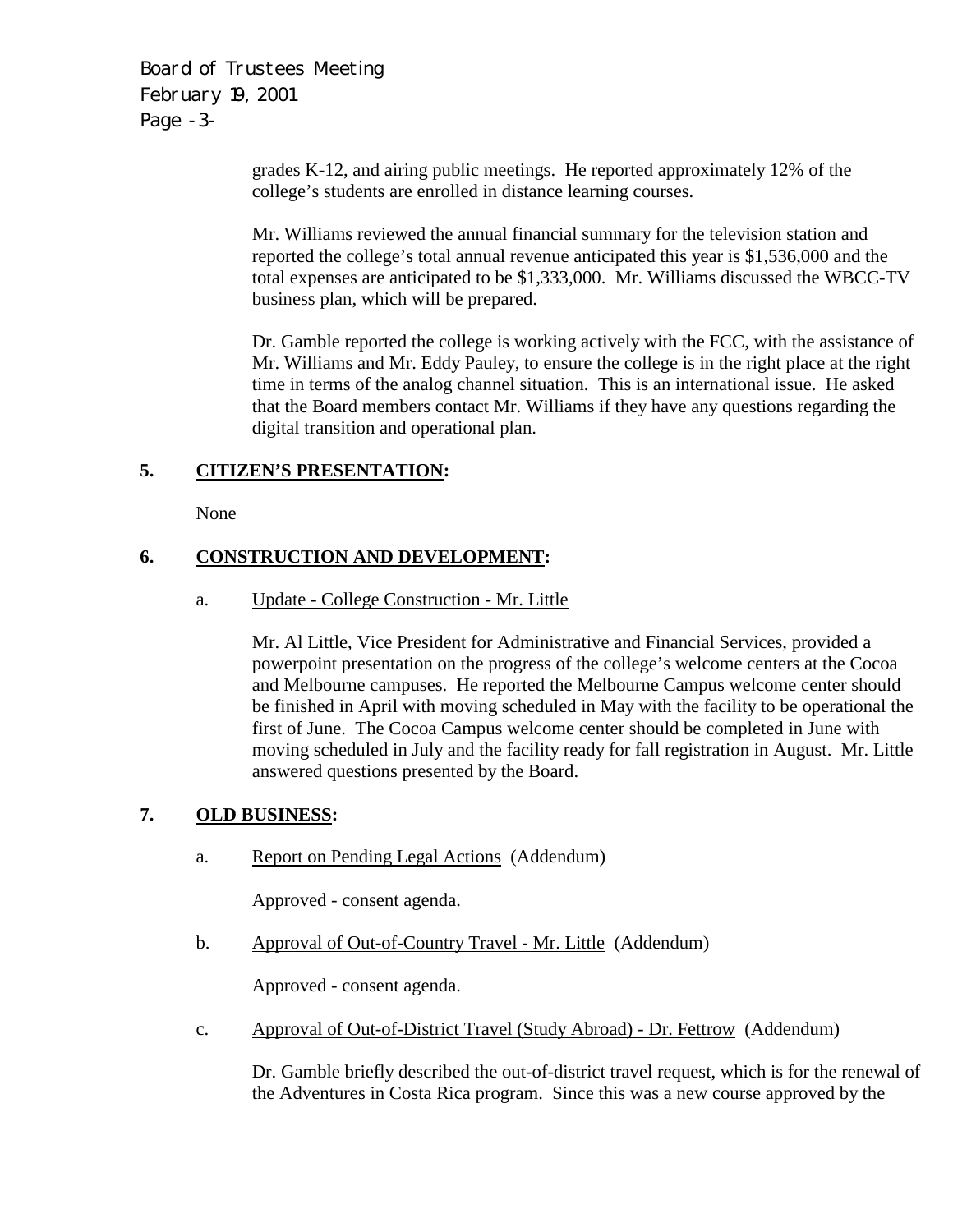Board of Trustees Meeting February 19, 2001 Page -4-

> Board and State Board of Community Colleges last year, the State Board of Community Colleges requires that a request to renew be approved by the Board of Trustees. The renewal is then good for three years.

> > Dr. Penn Williams moved approval of renewal of the out-of-district travel program, Adventures in Costa Rica. Mrs. Martinez seconded the motion. All those voting in favor of the motion - Silvernail, Martinez, Penn Williams, Handley, Johnson; opposed - none. Motion unanimously approved.

# **8. NEW BUSINESS:**

a. Approval of Personnel Actions - Ms. Oglesby (Addendum)

Approved - consent agenda.

# **9. FINANCIAL ACTIONS:**

a. Monthly Budget Summary Report (Addendum)

Approved - consent agenda.

b. Disposition of Surplus Property (Addendum)

Approved - consent agenda.

c. Increase in Lab School Tuition - Dr. Bilsky (Addendum)

Approved - consent agenda.

d. Budget Amendment - Unrestricted Fund - Mr. Little (Addendum)

Mr. Little reported the budget amendment is routine. He reported the budget amendment recognizes an increase in the college's budget in the cosmetology area, as well as bringing in some expenditures to accommodate marketing adjustments.

> Mr. Handley moved approval of the unrestricted budget amendment 3. Mrs. Silvernail seconded the motion. All those voting in favor of the motion - Handley, Silvernail, Penn Williams, Martinez, Johnson; opposed - none. Motion unanimously approved.

## **10. REPORT OF THE DISTRICT PRESIDENT:**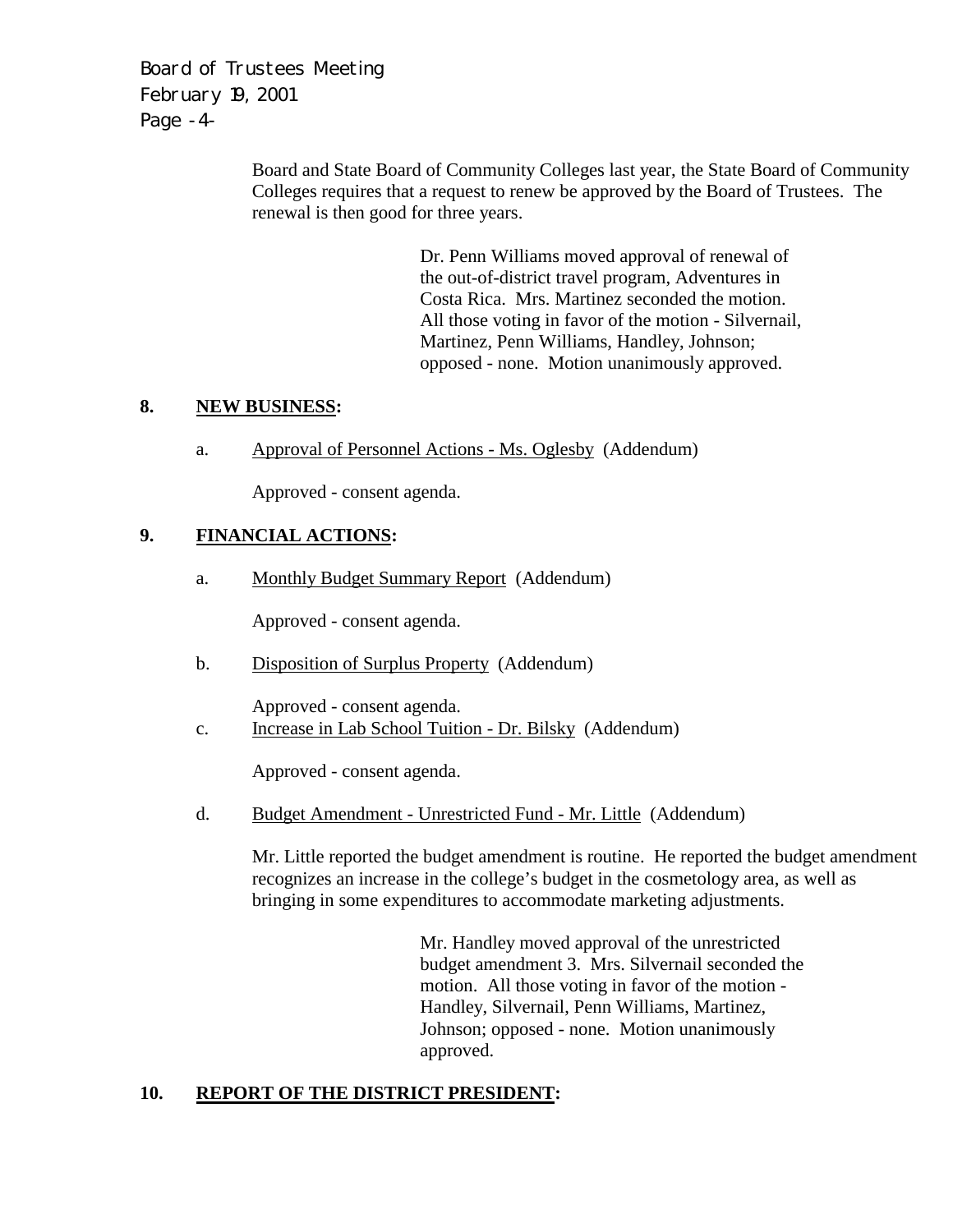Board of Trustees Meeting February 19, 2001 Page -5-

#### a. Memorandum of Understanding with the Harmony Institute

Dr. Gamble reported on a proposed agreement between the Harmony Institute and Brevard Community College. Dr. Brenda Fettrow, Cocoa Campus President, reported Harmony is a new community in the St. Cloud area. If this agreement is approved, this would be a partnership between the Veterinarian Technician program at BCC and the Harmony Institute. Dr. Fettrow reported a reception is planned in the Planetarium on February 27 with the Harmony Institute and Albert Schweitzer's daughter, Rhena Schweitzer Miller. Mr. John Moore, Dean, Allied Health, reported Harmony is developing a center where if an individual requires a hospital stay, their pet would be cared for during this time. Part of BCC's involvement, would be to help to establish a wellness center if the proposal is approved.

 b. 2001 American Association of Community Colleges/Association of Community College Trustees National Legislative Seminar

Dr. Gamble provided materials to the Board which he received from the AACC/ACCT National Legislative Seminar. The new Secretary of Education, Dr. Rod Paige, gave a presentation at the seminar which was very supportive of the community college effort and the potential involvement of certification of teachers to deal with the teacher crisis. Dr. Gamble reported he had the opportunity to visit with each of the offices of the Brevard delegation in Washington, D.C.

c. Continuous Quality Improvement Network

Dr. Gamble reported he attended the Continuous Quality Improvement Network conference. This session was devoted primarily to planning for next summer's institute, which was held at Disney World last year. This coming summer, the primary focus will be on effective mechanisms for personnel retention and workplace satisfaction. BCC will be sending a team of approximately five people to the workshop being held in Dallas. The following session will be held in Seattle, where they will be working with Microsoft and Boeing.

d. Alternative Teaching Certification

Dr. Gamble provided the Board members a copy of the materials received from Dr. Richard DiPatri, School Superintendent, on alternative teaching certification. Dr. Gamble's indicated Dr. DiPatri will be sending a recommendation to the State Board of Education to initiate a similar process in Brevard County as early as this summer. Brevard Community College would have involvement in the process of training alternative route teachers. It is planned that the distance learning program be utilized for part of this process. Dr. Gamble felt there is great potential for retirees in the community in the teaching field.